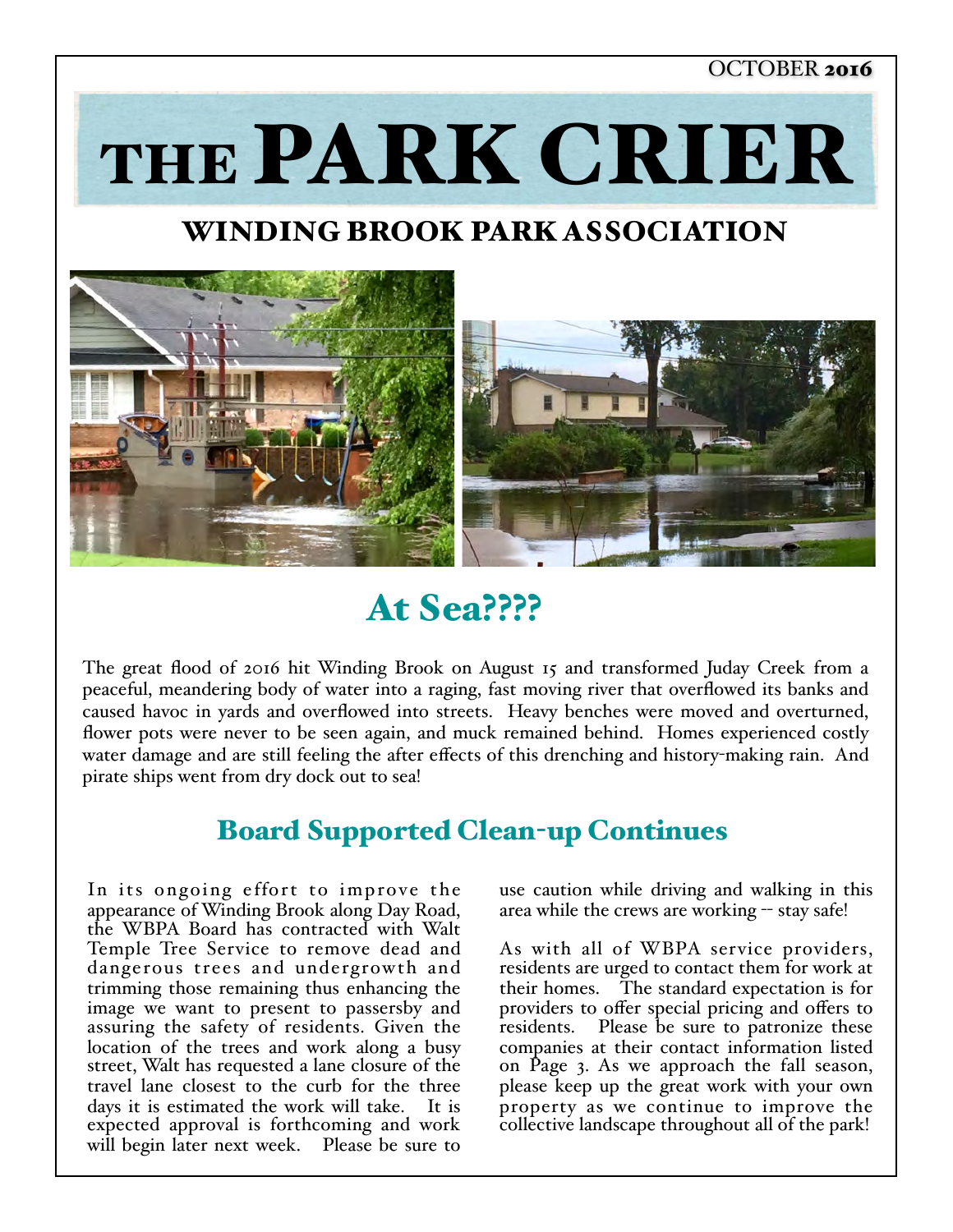## The "Face" of the Neighborhood

After a summer of transition, the landscaping along Day Road and throughout the park continues to show progress and excellence thanks to the hard work of *New Generation Landscaping*. Pedro Rocio and his crew have done a fine job of mowing, cutting, trimming, sculpting and pruning to keep "the face" of the neighborhood one we can all be proud of.

## Something to Think About

Have you ever thought about how you can help your neighborhood? You may want to consider joining theWBPA Board of Directors. If this is something of interest to you, please submit your name and information about yourself to be considered for nomination. January is when new members are elected and as retiring members vacate Board seats, it will be important to have residents ready to help keep Winding Brook the wonderful. community it has been for over 55 years.

## **WBPA Board**

*Scott Kachmarik, President Tammy Emery, Vice President Jane Mason, Secretary Bill Bagatini, Treasurer Laurel Eslinger, Crier Editor* 

**Mike Babcock—Sharon Burden—Brian Coffman— Cory Hankins—Michael Miller —Kathy Smith**



### New WBPA Board Member

Cory Hankins was recently elected to the Board to serve out a vacated term. The Hankins moved here two years ago and he and his wife Kristine have a daughter and another child coming in October. Cory recently started a job at Notre Dame in marketing and communication and that expertise will help enhance our website. The Hankins love the neighborhood, the traditions, and sense of community that the neighborhood fosters. Cory has been interested in joining the Board to ensure that the 'younger' generation of homeowners continue to carry on those traditions that has made WB so great all these years. "I feel so blessed to be a part of this neighborhood community. We look forward to raising our daughters here, meeting more and more people throughout the neighborhood and contributing as best as we possibly can to the future vitality of Winding Brook!"

### *Winding Brook Alert System*

Have you signed up? Since its inception, alerts have gone out indicating burglaries in the neighborhood as well as lost pets. It is an expedient means of communication and sure beats a telephone tree! By text message: text WBRESIDENT to

84483 to receive future text alerts.

By email:

enter your email address at the following link:

[https://www.rainedout.net/](https://www.rainedout.net/team_page.php?a=a4a3c621564fe250c152) team\_page.php? a=a4a3c621564fe250c152

After you enter your email address, agree to terms of service and then you are finished. Ignore the section that asks for a Private Key.

You will receive alerts by email after you are signed up. If you feel something is worthy of sending out via the alert system, please contact any Board member who will determine if that is the appropriate way to get your message out to the residents.

Next **WBPA Board Meeting Monday, November 21 6:30pm St. Joseph Regional Medical Center Dining Room All residents are encouraged to attend!**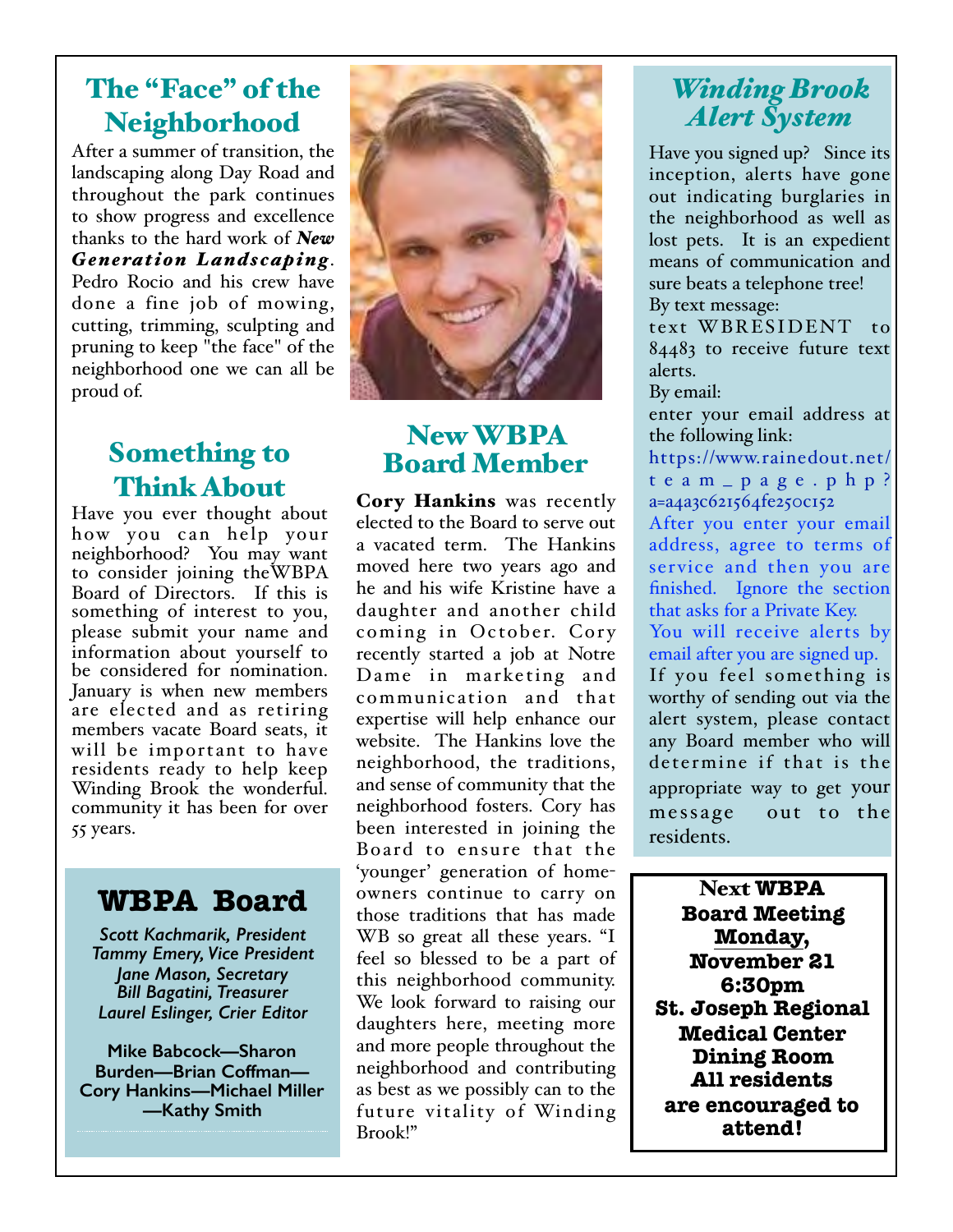# Dues Received

Thanks to the following residents whose dues were recently paid:

**Bennett** Nelson<br>Dennis Sammo Emery Schuppig Kiunga Viduka **Miramontes** 

Sammons

It is never too late to pay your dues! Send your check made out to WBPA to:

PO Box 6566<br>South Be South Bend, IN<br>46660.

### Neighborhood News

It takes a village to put out a neighborhood newsletter and your input is most important. What do you know that is newsworthy? Please share it by sending an email to the WBPA email address listed on Page 4.

## Additional Annual **AROUND THE PARK**

# Block Captain Needed

A block captain is needed for Rustic Terrace and Luminaire Court. If you are interested in helping your neighborhood in this way, please make yourself known by contacting **Katie** Annis, 255-1295

### **Landscape and** Tree Removal Services

Listed below are the companies Winding Brook currently uses for these services:

### New Generation Landscaping 574-302-0341

WaltTempleTreeService 574-287-4387

### Gift to the Community

Yes, it may seem early to be talking about this annual Winding Brook event as you are decorating for fall and Halloween, but many like to get a head start on planning for the tradition so a reminder seems appropriate. Last year's prizes were awarded to homes exhibiting the following: *Best Overal, Best Front Door, Best Theme, Martha Stewart Would be Proud, Clark Griswold Would be Proud, Most Original.* A new category was included as well. It was *Best Decorations by a Rookie* (to qualify, you moved into WB since last Christmas). So there you have it. Who is going to outdo themselves this holiday season? Might as well be you!